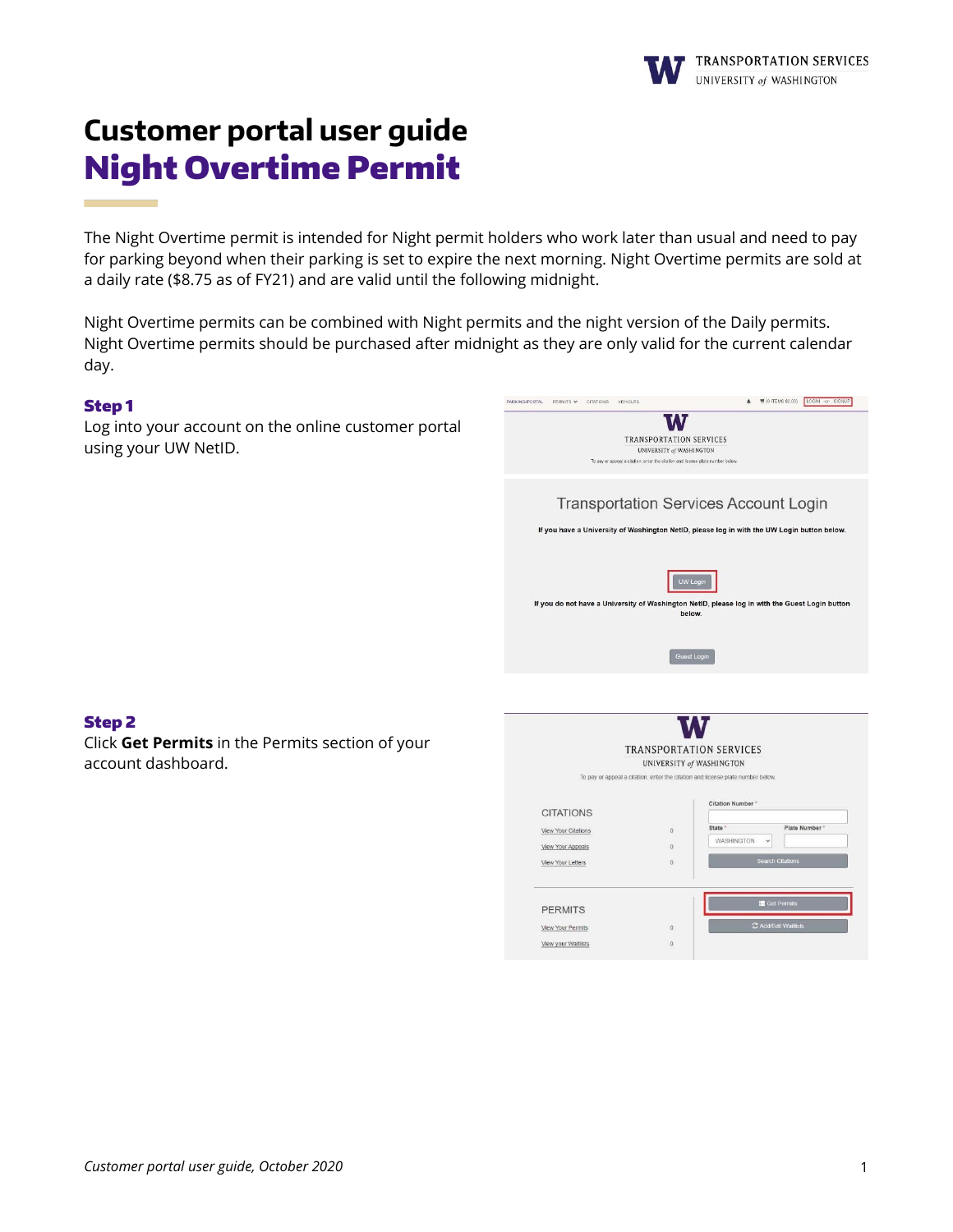

**TRANSPORTATION SERVICES** UNIVERSITY of WASHINGTON

#### Step 3

Select the permit type NIGHT OVERTIME / Single Day Permit Extension from the permit list.

Review Transportation Services' policies and confirm your review of the policies before clicking **Next**.

|                                                                                                                 |   | \$8.40 / 2<br>days                                                                                                                                                | \$0.00 | NIGHT OVERTIME / Single<br>Day Permit Extension | 10/02/2020 | 10/03/2020 |
|-----------------------------------------------------------------------------------------------------------------|---|-------------------------------------------------------------------------------------------------------------------------------------------------------------------|--------|-------------------------------------------------|------------|------------|
| Please review the Transportation Services policies before<br>proceeding: https://transportation.uw.edu/policies |   |                                                                                                                                                                   |        |                                                 |            |            |
|                                                                                                                 | M | I agree that I have reviewed and will abide by all Transportation<br>Services policies. I understand that my permit may be revoked<br>for violating the policies. |        |                                                 |            |            |
|                                                                                                                 |   |                                                                                                                                                                   |        | $Next$ $>$                                      |            |            |

## Step 4

Select your preferred payment method. Not all staff or products are eligible for payroll deduction, so you may not see it listed as an option. Click **Next**.



#### Step 5a

**If you selected payroll deduction as your payment method,** review the charges associated with your permit and check the box to indicate that you confirm your permit purchase before clicking **Next** to finalize.

#### Step 5b

**If you selected a credit card as your payment method,** you will be redirected to the payment information screen so that you may enter your credit card information in the required fields.

Review Transportation Services' return policies and check the box to indicate that you have reviewed the applicable information before clicking **Continue** to finalize.



I have read and understand the above statements.

**Next**